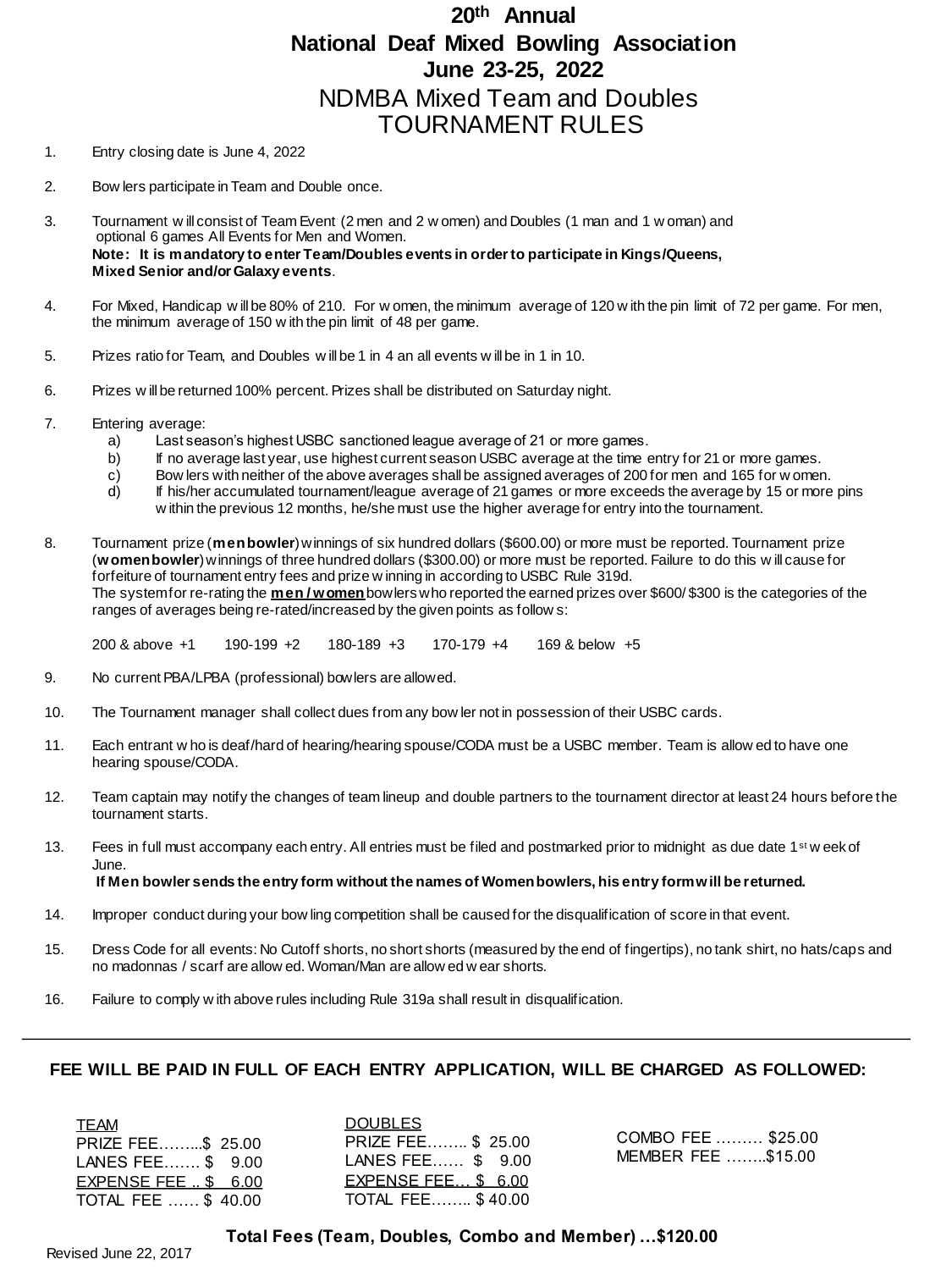## **National Deaf Mixed Bowling Association 20th Annual Kings/Queens Tournament June 23, 2022**

## **Entry Fee**

Prize Fee ……\$25.00 Lanes Fee …..\$11.00 Expense fee…\$ 4.00 **TOTAL FEE …\$40.00** **LATE WALK-IN …...\$10.00**

**ALL Games** 

**will bowl** 

**SCRATCH**

**RE-ENTRY …\$40.00**

## **Tournament Rule**

- 1. The Kings/Queens' event is open to USBC bow lers who entered the NDMBA Mixed Team Tournament. The King event is for men bow lers and the Queens' event is for w omen bowlers.
- 2. Deadline is at least three (3) w eek to the start of the Annual NDMBA Tournament.
- 3. All games w ill be scratch. All participants will bow l three (3) games across 6 lanes and qualify matches shall be accumulated for the total pinnage.
- 4. A) To enter, all entrants must pay the entry fee of \$ 40.00 per event.

Distribution of the entry fee is as follow s:

Prize fee \$ 25.00 Bow ling fee \$ 11.00 Expense fee \$ 4.00

B) The w alk-in entry fee at door w ill be ten dollars (\$10.00) on Friday only and is proceeded to use tow ard the prize list. C) Re-entry w ill be the same as entry fee.

5. Entrants may re-enter up to tw o (2) squads to enter the qualify round. His/her highest series w ith handicap is qualified to enter the round once. The top qualifiers w ill be determined by at least the ratio of 1 in 4.

### 6. Procedures of Match Play:

**IF:** Top 64 w ill bow 12 games to advance to top 32.

- Top 32 w ill bow I 2 games to advance to top 16.
- Top 16 w ill bow I 2 game to advance to top 8.
- 7. Step Ladder Finals: Top 8 bow lers with the accumulated total scores shall enter the final. The bow ler on the left lane w ill begin the match.

#### **Match #1**

The  $8<sup>th</sup>$  place bow ler will bow I one game against the  $6<sup>th</sup>$  and 7 bow lers. The w inner w ill advance to Match #2.

| Match #2 |                                                                                                                                        |
|----------|----------------------------------------------------------------------------------------------------------------------------------------|
| Match #3 | The w inner of Match #1 w ill bow I one game against the 5ht and $4th$ bow lers.<br>The winner will advance to Match #3.               |
|          | The w inner of Match #2 w ill bow I one game against $3rd$ and $2nd$ bow lers.<br>The w inner w ill advance to the Championship match. |

### **Championship Match:**

The w inner of Match  $\#3$  w ill bow l one game against top seeded (1<sup>st</sup> place) bow ler. The w inner of the finals w ill be the Galaxy Champion.

- 8. Tie: In case of a tie in either 32, 16, 8 or step ladder match game, the bow lers being tied w ill bow l one complete game.
- 9. Prize Ratio: At least 1 in 4 ratio shall be used for distributing the prize fund.
- 10. The prize estimate w ill be revised based on the number of the entries. Prize shall be distributed 100% on Saturday night.
- 11. Entry fees and any other fees are not refundable after the deadline. Unless a w ritten statement or the email notice has been sent to the Secretary/Treasurer 4 days prior to the Kings/Queens event's start day and/or his spot to another bow ler. The refund w ill be given.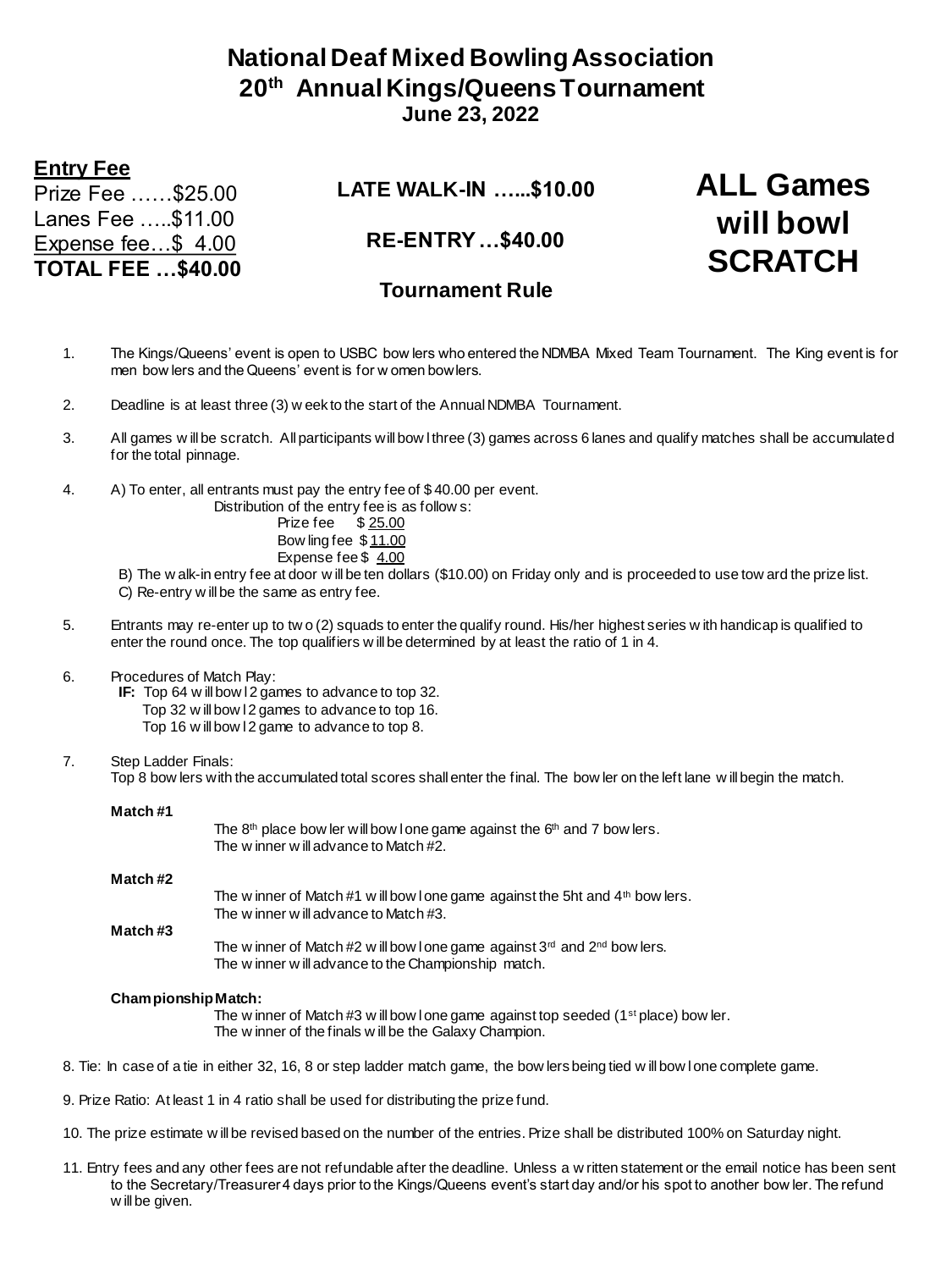## **National Deaf Mixed Bowling Association 20th Annual Galaxy Handicap Tournament**

June 24-25, 2022 **Entry Fee**

Prize Fee ……\$25.00 Lanes Fee …..\$11.00 Expense fee…\$ 4.00 **TOTAL FEE …\$40.00**

## **Late WALK-IN ...\$10.00 (Friday Only) RE-ENTRY …\$40.00**

ALL Games will bowl HANDICAP

Tournament Rule

- 1. The event is open to USBC bow lers who entered the NDMBA Mixed Team Tournament. The event, w hich is separate for Women and Men, begins from Friday to Saturday.
- 2. Deadline is at least three (3) w eek to the start of the Annual NDMBA Tournament.
- 3. A) To enter, all entrants must pay the entry fee of \$ 40.00 per event.

| Distribution of the entry fee is as follow s: |
|-----------------------------------------------|
| Prize fee \$25.00                             |
| Bow ling fee \$11.00                          |
| Expense fee \$4.00                            |

B) The w alk-in entry fee at door w ill be ten dollars (\$10.00) on Friday only and is proceeded to use tow ard the prize list. C) Re-entry w ill be the same as entry fee.

- 4. Entering average: a) If no average last year, use highest current season USBC average at the time entry for 21 or more games. b) Bow ler with neither of the above averages shall be assigned averages of 200 for men and 165 for w omen. c) If the current season's average of 21 or more games is 15 or more pins increase than the last season's average, the highest average must be used.
- 5. Handicap: All games w ill be included handicap of 80% of 210 w ith the minimum average of 150 and w ith the pin limit of 48 per game for men and w ith the minimum average of 120 and w ith the pin limit 72 per game for w omen.
- 6. All participants w ill bow l three(3) games w ith handicap across six(6) lanes and qualify matches shall be accumulated w ith handicap for the total pinnage and qualify matches should be accumulated w ith the handicap for the total pinnage.
- 7. Entrants may re-enter up to three (3) squads to enter the qualify round. His/her highest series w ith handicap is qualified to enter the round once. The top qualifiers w ill be determined by at least the ratio of 1 in 4.
- 8. Procedures of Match Play:
	- **IF:** Top 64 w ill bow 12 games to advance to top 32. Top 32 w ill bow l 2 games to advance to top 16. Top 16 w ill bow l 2 game to advance to top 8.
- 9. Step Ladder Finals:

Top 8 bow lers with the accumulated total scores shall enter the final. The bow ler on the left lane w ill begin the match.

The  $8<sup>th</sup>$  place bow ler will bow I one game against the  $6<sup>th</sup>$  and 7 bow lers.

#### **Match #1**

|         | THE WHILE WHICK WORK THE WHICK THE THE $\pi$                                                                               |
|---------|----------------------------------------------------------------------------------------------------------------------------|
| Match#2 |                                                                                                                            |
|         | The w inner of Match #1 w ill bow I one game against the 5ht and $4th$ bow lers.<br>The w inner w ill advance to Match #3. |
| Match#3 |                                                                                                                            |
|         | The w inner of Match #2 w ill bow I one game against $3rd$ and $2nd$ bow lers.                                             |
|         | The w inner w ill advance to the Championship match.                                                                       |

#### **Championship Match:**

The w inner of Match #3 w ill bow I one game against top seeded (1<sup>st</sup> place) bow ler. The w inner of the finals w ill be the Galaxy Champion.

- 9. Tie: In case of a tie in either 32, 16, 8 or step ladder match game, the bow lers being tied w ill bow l one complete game.
- 10. Prize Ratio: At least 1 in 4 ratio shall be used for distributing the prize fund.

The w inner w ill advance to Match #2.

- 11. The prize estimate w ill be revised based on the number of the entries. Prize shall be distributed 100% on Saturday night.
- 12. Failure to comply w ith the USBC rules including Rule 319a shall result in disqualification.
- 13. Entry fees and any other fees are not refundable after the deadline. Unless a w ritten statement or the email notice has been sent to the Secretary/Treasurer 4 days prior to the Galaxy event's start day and/or his spot to another bow ler. The refund w ill be given.